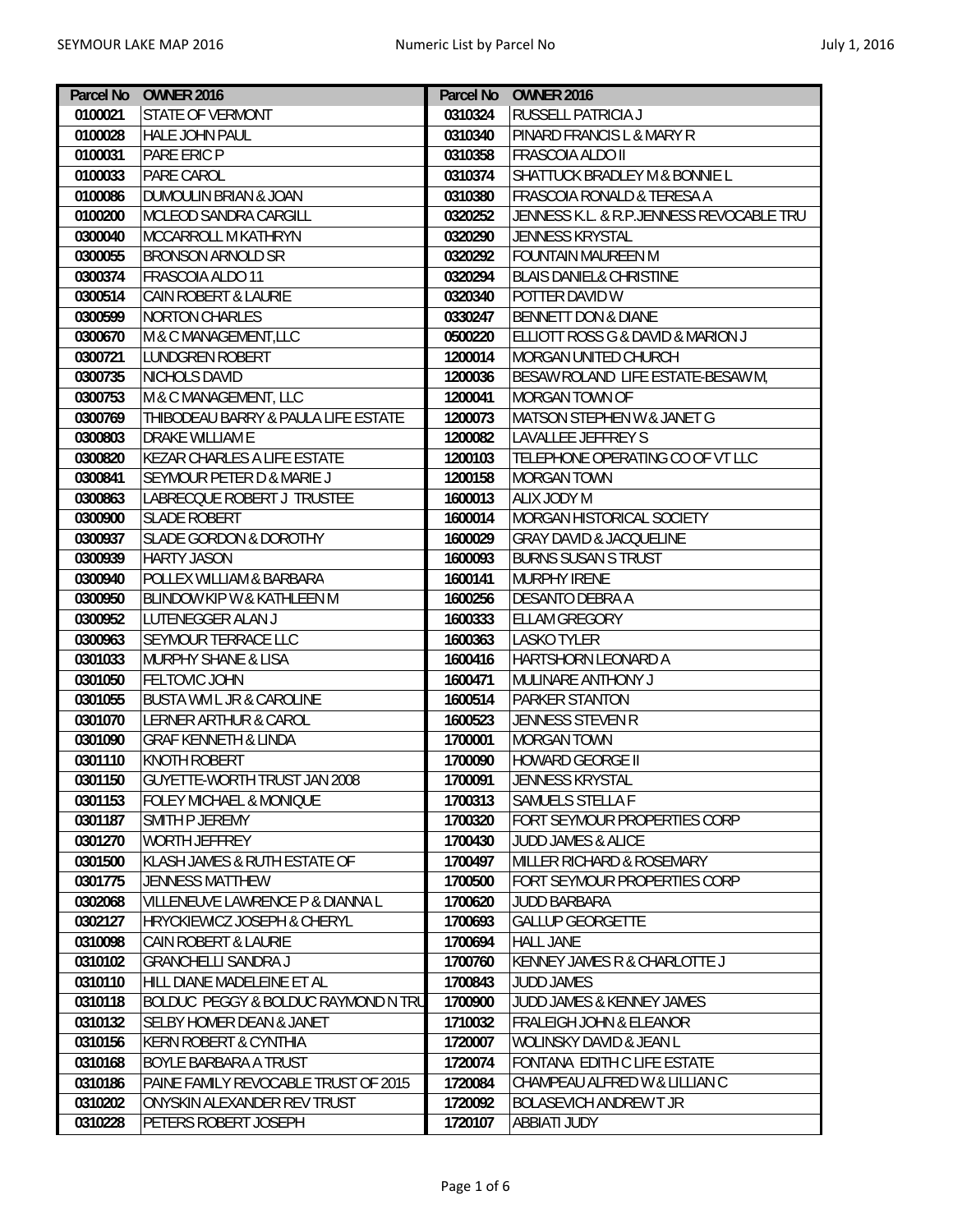|         | Parcel No OWNER 2016                   |         | Parcel No OWNER 2016                           |
|---------|----------------------------------------|---------|------------------------------------------------|
| 1720115 | <b>BARRY DANIEL &amp; CAROL</b>        | 1760607 | <b>WAYNE ANTHONY</b>                           |
| 1720127 | JENKINS DAVID A & CAROL A              | 1760711 | <b>LIMOGE MATTHEW E</b>                        |
| 1730153 | VAN WYCK ROY J & JOAN I                | 1800104 | <b>HOLLAND EARL S</b>                          |
| 1730189 | SNYDER JOHN P & THERESE M              | 1800109 | <b>BOTROS SUSAN</b>                            |
| 1730225 | MCLENDON LEE W TRUSTEE                 | 2000007 | PIXLEY CHARLES W & KATHERINE J                 |
| 1730251 | MCLENDON JOHN A TRUSTEE                | 2000057 | <b>ULLERY DENNIS</b>                           |
| 1730273 | JOHNSON JEFFREY P & BEVERLY E          | 2000181 | DETSCHER DAVID & SYLVIA                        |
| 1730283 | <b>CLIFFORD JOHN P JR</b>              | 2000227 | <b>KEEN ROBERT M</b>                           |
| 1730289 | COWAN JOHN S & DEBORAH A               | 2000242 | <b>GUYER ROBERT T JR</b>                       |
| 1730329 | CHICK PROPERTY MANAGEMENT, LLC         | 2000292 | <b>WENK PETER W</b>                            |
| 1740018 | <b>JUDD JAMES E</b>                    | 2000351 | <b>STANLEY ROBERT W</b>                        |
| 1740026 | JUDD BARBARA M                         | 2000360 | <b>LAFOE THERESA</b>                           |
| 1740038 | FRANKLIN ALAN C & WENDY H              | 2000393 | <b>FORTIN TOD R &amp; MEGAN</b>                |
| 1740054 | <b>MCKENNY JEAN L TRUST</b>            | 2000415 | JOHNSTON AARON & LINDA                         |
| 1740086 | <b>BROADWATER TRUST</b>                | 2000451 | <b>CARPENTER HAZEL</b>                         |
| 1740106 | FRAZER BRENDA K & LEAVITT PATSY        | 2000474 | <b>MERRILL DAVID</b>                           |
| 1740120 | PORTWAY WILLIAM & HELEN                | 2000495 | <b>HART WILLIAM</b>                            |
| 1740150 | KAUFMANN JAMES                         | 2000534 | <b>BELOIN DAVID</b>                            |
| 1740180 | <b>BONNEVILLE THOMAS &amp; RICHARD</b> | 2000623 | <b>SPATES FAMILY LLC</b>                       |
| 1740190 | <b>ANDERSON FAY</b>                    | 2000652 | SIMPSON, JAMES                                 |
| 1750319 | <b>KENNEY JAMES &amp; CHARLOTTE</b>    | 2000713 | <b>ALIX JODY</b>                               |
| 1750343 | <b>HALL JEFFREY &amp; JANE</b>         | 2000768 | CRANTON BRIAN L & FRANCES C                    |
| 1750346 | LOVELAND DONALD R & KATHLEEN           | 2000771 | ROBERTS SCOTT GUY                              |
| 1750359 | <b>ARNOLD CHARLES S</b>                | 2000813 | THOMAS SEAN & TAMMI                            |
| 1750370 | <b>ANTIL JAMES &amp; KATHLEEN</b>      | 2000830 | CLAD JOSHUA M                                  |
| 1750377 | WIERSCHKE BRENDA E TRUSTEE             | 2200600 | WINAPE HILLS PROP OWNERS ASSOC                 |
| 1750394 | JUDD ARTHUR S JR & CAROLYN T           | 2200792 | CAMP WINAPE, INC                               |
| 1750401 | <b>FRASCOIA PAUL E LIVING TRUST</b>    | 2201164 | LESSING PROPERTIES LLLP                        |
| 1750416 | MITCHELL JAMES E & JEANNETTE M         | 2201348 | PATUKONIS REALTY TRUST                         |
| 1750427 | <b>AUGUSTONI DAVID &amp; MEREDITH</b>  | 2201362 | SANGER FRANK E & BARBRA A                      |
| 1750440 | REYNOLDS REVOCABLE LIVING TRUST        | 2201380 | <b>FISH BYRON &amp; SUSAN M</b>                |
| 1750457 | <b>MORRIS JAMES H</b>                  | 2201404 | <b>WYCKOFF WAYNE F &amp; JUDITH A TRUSTEES</b> |
| 1750464 | <b>WALDO RICHARD J &amp; ELAINE</b>    | 2201426 | <b>GIMLER DOUGLAS &amp; JUDITH</b>             |
| 1750480 | DIBARI ANTHONY W & KATHERINE C         | 2201450 | <b>DENNIS ARTHUR R &amp; LINDA</b>             |
| 1750505 | ALLEN WILBUR & NANCY                   | 2201474 | SMITH LEE                                      |
| 1750521 | <b>BUSHEE VIRGINIA</b>                 | 2201492 | <b>DENNING MICHAEL</b>                         |
| 1750537 | MATTICK THOMAS G & MARILYN J TRUSTEES  | 2201538 | DENNING ELIZABETH LIFE ESTATE                  |
| 1750557 | <b>GOSSELIN ROBERT &amp; JEAN</b>      | 2201583 | DELABRUERE EUGENE                              |
| 1750564 | WILLETT RICHARD J JR & WENDY M         | 2201584 | <b>AVERY MICHAEL JOHN</b>                      |
| 1750581 | <b>GRIFFITH GRETTA T</b>               | 2201608 | <b>FORTIN DENIS R</b>                          |
| 1750584 | PECUE THOMAS & JOYCE                   | 2201650 | <b>BARSKI TREVOR &amp; REBECCA</b>             |
| 1750637 | SCHLEIFER MARK & SHEILAH               | 2201652 | KIPP JOHN & JANE ET AL                         |
| 1750653 | <b>JUDD BARBARA</b>                    | 2201687 | DELABRUERE EUGENE                              |
| 1750667 | CALVERT DAVID ET AL                    | 2201722 | MOOT CANDACE, TRUSTEE OF FAMILY TRUST          |
| 1750670 | STRATTON DEAN H                        | 2201774 | <b>GOTTERMEYER WILLIAM &amp; BONNIE</b>        |
| 1750705 | KILPATRICK WILLIAM                     | 2201793 | <b>HOGAN WILLIAM</b>                           |
| 1750721 | LANDRY CHARLES A                       | 2201806 | TYNION STACEY J & DONALD W II TRUSTEES         |
| 1750729 | MCDONALD FAMILY II, LLC                | 2201848 | ABADA KAREN TRUSTEE                            |
| 1760503 | BORDEAU ANTHONY & LINDA                | 2201867 | <b>DUCKLESS EDWARD J, TRUSTEE</b>              |
| 1760517 | HAMEL DAVID & JUNE                     | 2201900 | <b>HOFMANN ROBERT</b>                          |
| 1760597 | HENKER ROBERT D & LINDA M              | 2201912 | <b>KLETT DIANA M</b>                           |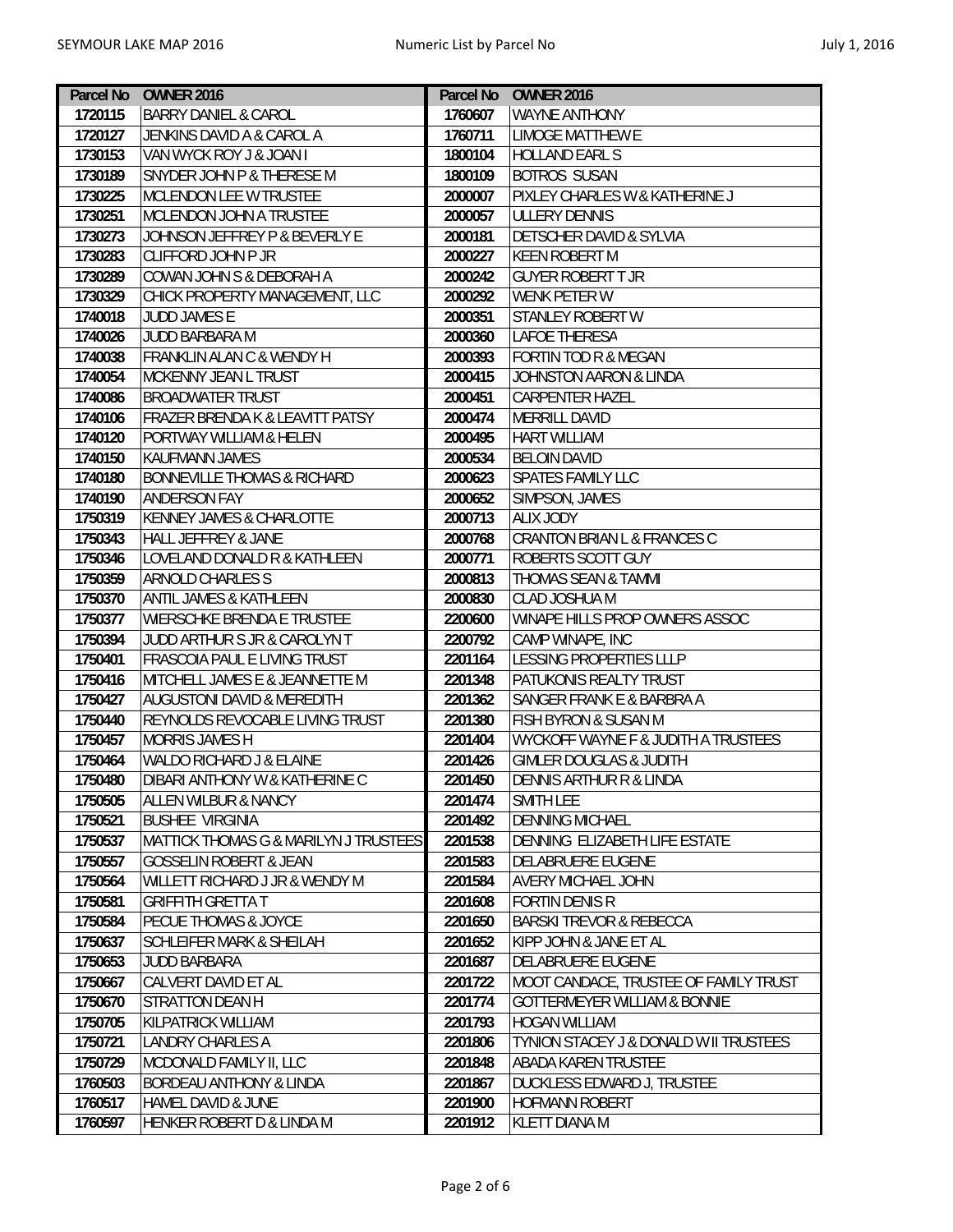| Parcel No | <b>OWNER 2016</b>                                 |         | Parcel No OWNER 2016                    |
|-----------|---------------------------------------------------|---------|-----------------------------------------|
| 2401091   | <b>STEVENS CRAIG &amp; DEBORAH</b>                | 2740025 | HAYWARD JENNIE M                        |
| 2401093   | <b>CAHILL GERRY ANN</b>                           | 2740051 | <b>MATTISON ARTHUR P</b>                |
| 2401097   | CAHILL STEVEN J                                   | 2740101 | MOORE FAMILY TRUST                      |
| 2401401   | <b>FLORIDA INC 3592-9272</b>                      | 2740107 | JEWETT MINA REVOCABLE TRUST             |
| 2401403   | WIGGIN KENNETH II                                 | 2740196 | POULIN DIANA                            |
| 2410017   | <b>FAY DIANE J</b>                                | 2750013 | <b>THOMAS PENELOPE G</b>                |
| 2410031   | <b>BARTON ROBERT A</b>                            | 2750021 | <b>MACDONALD BRUCE TRUST</b>            |
| 2410073   | <b>MCCARTHY PATRICK S</b>                         | 2750049 | PITKIN JOAN                             |
| 2410093   | <b>MCCARTHY ROBERT F</b>                          | 3000012 | <b>BRYANT SCOTT A &amp; ELIZABETH K</b> |
| 2410095   | <b>BUCHER LEE A AND LINDA S</b>                   | 3000067 | <b>RILEY FRANCIS D</b>                  |
| 2410109   | <b>WILSON ROBERT &amp; CHERYL</b>                 | 3200154 | BERGH EARL JR & VIRGINIA P              |
| 2410123   | <b>MCCARTHY RICHARD &amp; ANN</b>                 | 3200200 | <b>BOWEN DWAYNE</b>                     |
| 2410143   | <b>BIRCHARD HOWARD A &amp;</b>                    | 3200212 | NICOTERA, CHRISTOPHER                   |
| 2410153   | CONNARY E HARLAN & PATRICIA                       | 9004495 | JORDAN JAMES & SHARLYN                  |
| 2420375   | O'HARA MARGARET & ET AL                           | 9004741 | FORTIN EDWARD, DUMAS MICHELLE           |
| 2420493   | CLIFFORD FAMILY TRUST % CLIFFORD TERRY            | 9004838 | <b>DENSMORE RICKY A</b>                 |
| 2420501   | <b>GARRAN PHILIP JR TRUSTEE</b>                   | 9004888 | TETREAULT ROLAND R                      |
| 2420515   | ROBERGE JOHN J AND GEORGETTE                      | 9004964 | DUMOULIN BRIAN & JOAN                   |
| 2420529   | LEE BRIAN TRUSTEE                                 | 9004965 | <b>DOYLE PAUL</b>                       |
| 2420545   | <b>BRUSH STUART</b>                               | 9004980 | <b>CYR TOM GILBERT</b>                  |
| 2420585   | KINCAID KEVIN F.                                  | 9004996 | WOOD RODNEY M                           |
| 2420603   | QUIGG WALTER & LEONA                              | 9005163 | RIDDEL SHERWOOD REVOCABLE TRUST         |
| 2430027   | <b>VARNESE JOHN</b>                               | 9005171 | MASSICOTTE STEVEN                       |
| 2430054   | <b>GOODELL STANLEY C &amp; MARILYN LIFE ESTAT</b> | 9005173 | <b>EPSTEIN ANNE D</b>                   |
| 2430066   | <b>KITCHEN VIVIAN</b>                             | 9005175 | <b>LOOMIS WILLIAM T IV</b>              |
| 2430088   | <b>HINTON ELIZABETH</b>                           | 9005296 | <b>LAY FAMILY PARTNERSHIP</b>           |
| 2430093   | <b>KINGSTON RICHARD</b>                           | 9005315 | <b>BALDERSTON PARRY RICHARD R</b>       |
| 2430100   | <b>KEEGAN SALLY</b>                               | 9005317 | HOCKENSMITH STEPHANIE D & DAVID A       |
| 2430126   | <b>MARCHIONE ROBERT &amp; ALICE J</b>             | 9005530 | <b>JUDD BRIAN K</b>                     |
| 2430158   | TROMBLEY, DALE L                                  | 9005540 | <b>JORDAN REBEKAH</b>                   |
| 2440102   | <b>CAMERON FAMILY TRUST</b>                       | 9005543 | <b>COLBY RICHARD &amp; JANET</b>        |
| 2440112   | <b>KRATT W V &amp; S M, TRUSTEES</b>              | 9005568 | RIGBY MARY JO                           |
| 2440132   | <b>COOK THOMAS ET AL</b>                          | 9005593 | PEARSON ARLIENE M REVOCABLE TRUST       |
| 2440152   | CORNEILLE E STANLEY JR & CAROL S                  | 9005629 | <b>MCWAIN LYMAN &amp; SUSAN</b>         |
| 2440180   | JARVIS JUDITH, TRUSTEE                            | 9005656 | GREZ ARMAND C JR & ANDREA               |
| 2440200   | THURBER SARA                                      | 9005665 | <b>MCWAIN LIVING TRUST</b>              |
| 2440300   | CAPITAL FAMILY TRUST TRUSTEE                      | 9005719 | <b>MORSE PETER &amp; CHERYL</b>         |
| 2700262   | CARGILL ROBERT                                    | 9005721 | <b>BULLOCK DAVID &amp; NANCY</b>        |
| 2700345   | LASHER PATRICK O & ANGELA M                       | 9005827 | WATERS RICHARD W                        |
| 2710060   | <b>PEABODY NANCY TRUSTEE</b>                      | 9005835 | ADAMS MICHAEL & LINDA TRUSTEES          |
| 2710088   | <b>ZEAGMAN ROBERT</b>                             | 9005850 | CHAFFEE LYNDA PECK                      |
| 2710116   | REEVES WILLIAM J & DIANE, TRUSTEES                | 9005851 | REMICK BRUCE D & KATHRYN                |
| 2720050   | SEYMOUR LAKE CONDOMINIUM ASSN INC                 | 9005905 | CALLINAN MICHAEL F & JOANNE             |
| 2720133   | DAVIS BRYAN E & SUSAN E                           | 9005908 | JOYAL RICHARD                           |
| 2720153   | ROSENBERG JUNE HORAK                              | 9005925 | GREENE JOHN B & JAMES M & JOHN          |
| 2720157   | <b>RUSTAY DENNIS &amp; DEBORAH</b>                | 9005939 | <b>BURNS SUSAN REVOCABLE TRUST</b>      |
| 2720185   | <b>RICKERT MICHAEL S</b>                          | 9005977 | ANDERSON DAVID & KAREN                  |
| 2730051   | 51 MILES DRIVE LLC ET AL                          | 9006009 | MARSHALL ROBERT & WENDY ANN             |
| 2730057   | WHITCOMB WINTRHOP                                 | 9006048 | NELSON REVOCABLE TRUST 4/4/12           |
| 2730065   | HODGDON STEPHEN P.                                | 9006057 | BLITTERSDORF DAVID TRUSTEE              |
| 2730066   | VACCA ROBERT & DEBORAH                            | 9006111 | LPP MORTGAGE LTD                        |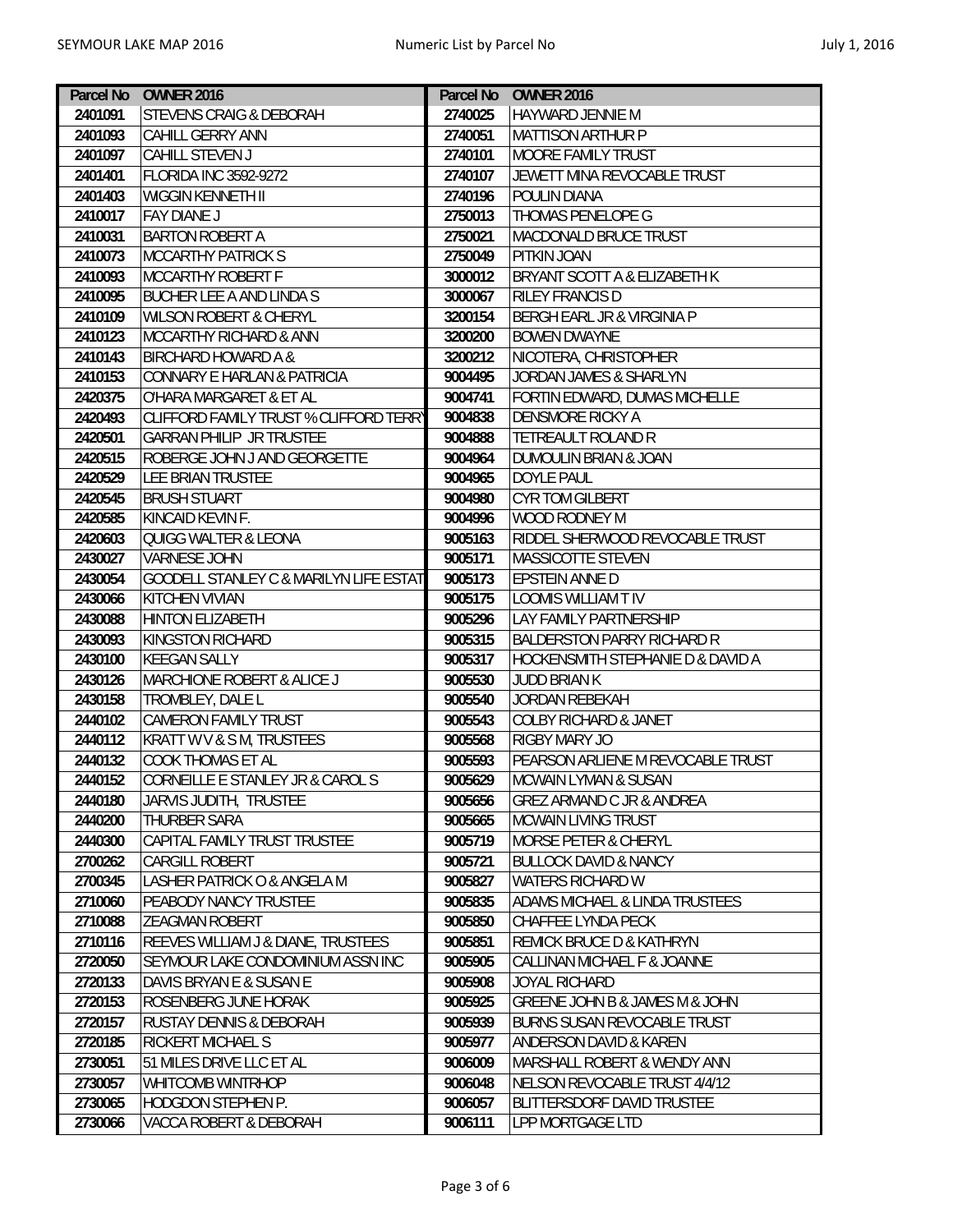|         | Parcel No OWNER 2016                             |         | Parcel No OWNER 2016                             |
|---------|--------------------------------------------------|---------|--------------------------------------------------|
| 9006138 | DURFEY ROBERT E & JANICE W                       | 9007833 | <b>CONEYS THOMAS</b>                             |
| 9006157 | TROMBLY HILDA MAE 2014 TRUST                     | 9007978 | <b>ELDRED RICHARD &amp; PETER</b>                |
| 9006197 | <b>BASSETT JAMES &amp; SHIRLEY</b>               | 9008026 | LAPLUME ALAN P & RACHEL A                        |
| 9006227 | <b>EVANS CHARLES W</b>                           | 9008101 | PARENTEAU PAMELA                                 |
| 9006241 | <b>RILEY JAMES</b>                               | 9008102 | <b>GUYER ROBERT T</b>                            |
| 9006249 | POOLE ANTHONY & MARY                             | 9008119 | <b>MARTIN DANIEL</b>                             |
| 9006269 | <b>BROWN JACQUELYN</b>                           | 9008190 | <b>GUYER ROYCE &amp; ELLEN</b>                   |
| 9006309 | MORLEY EDWIN S, RICHARD R &                      | 9008242 | STODDARD ROGER D                                 |
| 9006324 | <b>BRIGGS DAVID R &amp; JOAN A</b>               | 9008283 | <b>TOMPKINS JEREMY</b>                           |
| 9006371 | <b>MCLEOD SANDRA CARGILL</b>                     | 9008312 | STYLES DAVID P & MARILYN J LIFE ESTATE           |
| 9006372 | <b>CARGILL PHILIP J &amp; MARIE</b>              | 9008348 | RICKER STEPHEN & REBECCA                         |
| 9006374 | <b>FISHER DONALD J &amp; PATRICIA A</b>          | 9008368 | <b>GUYER ROBERT T SR</b>                         |
| 9006375 | SHEPHERD BETTYANNE                               | 9008375 | LABRECQUE RONALD W                               |
| 9006376 | <b>ROBINSON JEAN</b>                             | 9008411 | <b>MCWAIN LIVING TRUST</b>                       |
| 9006399 | <b>FISCALETTI ALBERT G &amp; JENNIFER C</b>      | 9008437 | <b>RANSMEIER DONNA</b>                           |
| 9006437 | <b>HUBBARD REED</b>                              | 9008499 | <b>FORTIN HEIDI L</b>                            |
| 9006456 | <b>KENISON GLENN E &amp; ARGENE</b>              | 9008502 | HOLDEN DEREK H & DANIELLE L                      |
| 9006481 | <b>STATE OF VERMONT</b>                          | 9008523 | <b>BOURKE AARON A</b>                            |
| 9006507 | PIERCE KENNETH & MARY JEAN                       | 9008572 | MAPLE ROBERT & SUZANNE LIFE ESTATE               |
| 9006531 | <b>WESTOVER DAVID A &amp; CYNTHIA M TRUSTEES</b> | 9008621 | <b>JUDD ERIC</b>                                 |
| 9006539 | <b>IPPOLITO SAMUEL &amp; MARIE A</b>             | 9020157 | STEENROD REVOCABLE TRUST JEANNE WILSON           |
| 9006541 | <b>CHAMBERS SHAWN</b>                            | 9020201 | ADAMS STEVEN C & JENNIFER L                      |
| 9006569 | <b>DUCHARME RENE</b>                             | 9020219 | LAZZARA ANTHONY ET AL                            |
| 9006682 | PHILBRICK, SANDRA L & JACK                       | 9030097 | JUDD BARBARA M                                   |
| 9006706 | DELANEY JULIETTE                                 | 9030171 | CONEYS THOMAS A TRUSTEE                          |
| 9006716 | <b>WALKER GEORGE A JR</b>                        | 9030180 | <b>HOLDEN W H SR &amp; FAMILY</b>                |
| 9006722 | <b>PUENTE JOSEPH C JR</b>                        | 9030181 | <b>SMITH WILLIAM &amp; PAMELA M</b>              |
| 9006738 | <b>QUIRION ROBERT</b>                            | 9030201 | CONEYS THOMAS A TRUSTEE                          |
| 9006746 | <b>CORKINS RICHARD D</b>                         | 9030207 | <b>CONEYS STEVEN</b>                             |
| 9006766 | <b>BROCHU LORRAINE LIFE ESTATE</b>               | 9030225 | PREFONTAINE M & H & T HOWLAND                    |
| 9006796 | <b>LOVELAND HENRY E &amp; ANNE</b>               | 9030257 | CHAMPIGNY ANTHONY N & GABRIEL O                  |
| 9006798 | <b>MYERS NORMAN &amp; MARGARET</b>               | 9030310 | <b>TUBB WILLIAM G</b>                            |
| 9006802 | <b>WOOD THOMAS M</b>                             | 9040153 | JANGRAW FAMILY TRUST                             |
| 9006816 | TURCOTTE RONALD, KEVIN, RICHARD                  |         | 9040173   HATTON WILLIAM H III & TIMOTHY WILLIAM |
| 9006840 | MOLLEUR ROBERT J TRUSTEE OF RJM TRUST            | 9040197 | LILLICRAP NANCY                                  |
| 9006858 | TETREAULT ALICE LIFE ESTATE                      | 9040208 | <b>SCALES ROBERT &amp; SUSAN</b>                 |
| 9007026 | <b>KENNEDY MONTE</b>                             | 9040235 | <b>FRASCOIA SCOTT R &amp; SUNDAY C</b>           |
| 9007034 | <b>LOVE PATRICK A &amp; JUDITH L</b>             | 9040277 | TURK WILFRED L JR & NANCY TRUSTEES               |
| 9007036 | LEWIS BEVERLY A                                  | 9040289 | MURPHY FREDERICK & ELIZABETH                     |
| 9007280 | <b>GUILLETTE ROBERT</b>                          | 9040309 | <b>BISHOP WAYNE</b>                              |
| 9007339 | SANBORN JOAN E TRUSTEE                           | 9040314 | SHINE BROOKS MAXINE                              |
| 9007363 | OLNEY GARY W TRUSTEE OF THE                      | 9040315 | <b>CORBY JEROME &amp; HOLLYANN</b>               |
| 9007375 | <b>MAGNUS JOHN &amp; DEBRA</b>                   | 9040331 | NEWELL HAROLD E & JEAN M                         |
| 9007382 | RUNSVOLD PATRICIA                                | 9040349 | CARTER JOHN JR TRUSTEE                           |
| 9007389 | PALIN DEAN & JAN                                 | 9050031 | <b>BUZZELL NANCY &amp; BUZZELL G &amp; L</b>     |
| 9007449 | KULAGA ALLISON                                   | 9050045 | <b>BUZZELL TIMOTHY D &amp; LINDA J</b>           |
| 9007497 | KIDDER BARBARA B TRUST                           | 9050065 | <b>BUZZELL KENNETH &amp; KAREN</b>               |
| 9007632 | <b>BOOTH RAND E &amp; PATRICIA L</b>             | 9050069 | POMBAR THOMAS A & CAROL A                        |
| 9007734 | JOHNSTON STEFAN K                                | 9060064 | <b>BUZZELL NANCY J</b>                           |
| 9007768 | <b>HAMILTON AMOS &amp; ANNE</b>                  | 9060078 | BUZZELL GERALD R & LINDA M                       |
| 9007831 | <b>IRWIN IRREVOCABLE INCOME TRUST</b>            | 9060093 | LOCKWOOD ELAINE                                  |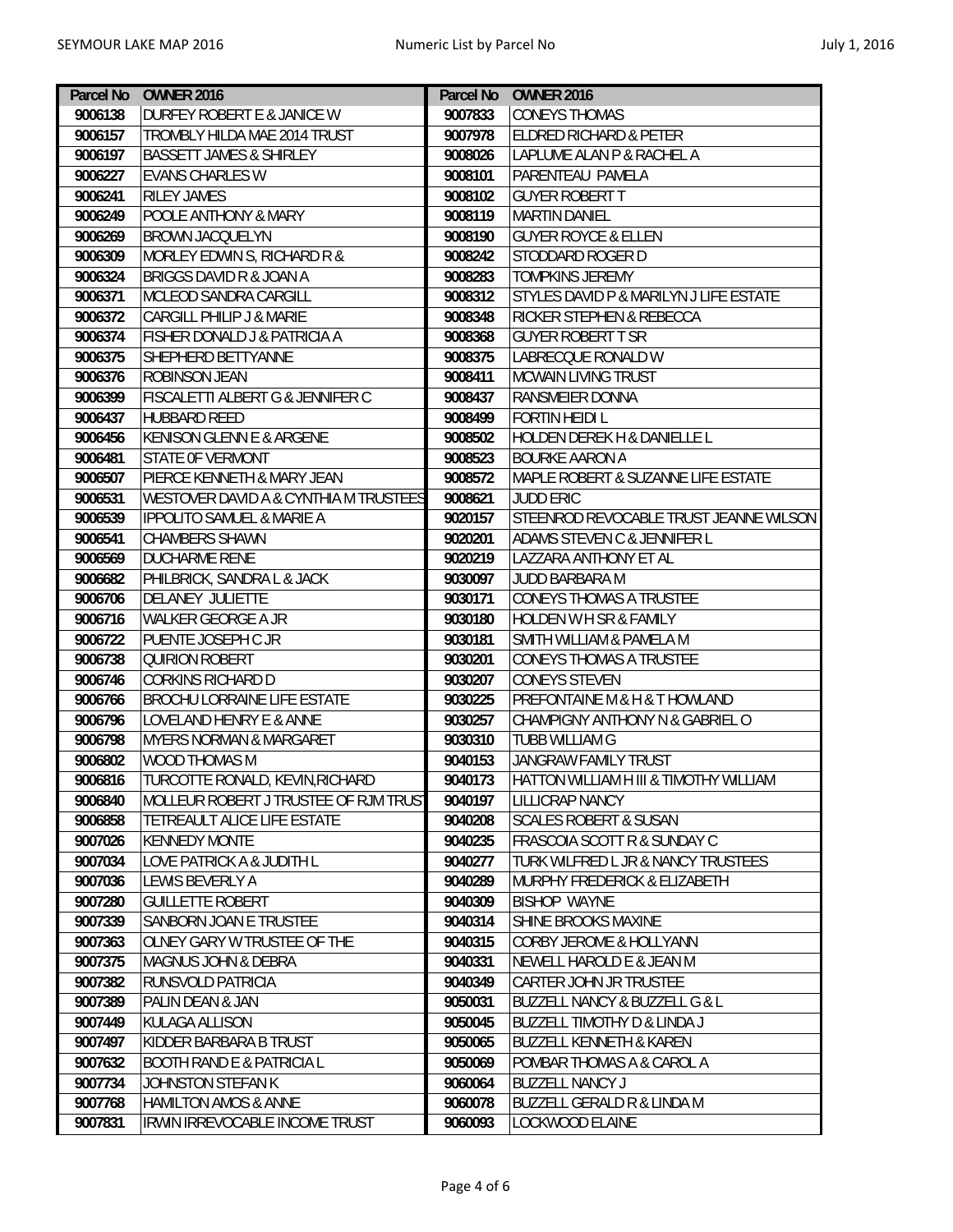| Parcel No | <b>OWNER 2016</b>                        |         | Parcel No OWNER 2016                     |
|-----------|------------------------------------------|---------|------------------------------------------|
| 9060102   | <b>TOBIA ROGER &amp; RICHARD</b>         | 9140705 | <b>PRESBY TREVOR</b>                     |
| 9070057   | <b>KWASNIK DOUGLAS R</b>                 | 9140723 | LABRECQUE JOANNE M, RONALD W, DANIELLE K |
| 9070059   | PEARSON ARLIENE M TRUSTEE                | 9140733 | <b>OSETEK STEVEN</b>                     |
| 9070087   | <b>BARTER BRUCE &amp; MARY</b>           | 9140745 | KITTELL CHRISTOPHER                      |
| 9070096   | WITHERS DOROTHY                          | 9160388 | <b>BARNES RICHARD &amp; LORRAINE</b>     |
| 9080022   | <b>ROWSE PHILLIP</b>                     | 9160405 | <b>EMERY THOMAS &amp; SANDRA</b>         |
| 9080029   | CAPUTO PAULINE P TRUSTEE                 | 9160419 | <b>STONE MARGARET</b>                    |
| 9080054   | PALIN DEAN & JANICE                      | 9160433 | PRATT JAMES & MARYANN                    |
| 9090066   | KERR BRIAN & DEBORAH LIFE ESTATE         | 9160436 | MOLTENBREY GEORGE D & ELEANOR M &        |
| 9090120   | <b>BLACK WILLIAM</b>                     | 9160448 | CARLSON PAUL W & GAIL J                  |
| 9090173   | <b>BENITO WILLIAM R</b>                  | 9160462 | <b>BOUCHER LYNN</b>                      |
| 9090200   | PITTS PATTI                              | 9160464 | <b>HOWE JASON</b>                        |
| 9090251   | <b>HILL THOMAS &amp; PATRICIA</b>        | 9160471 | <b>EMERY STEVEN &amp; STACEY</b>         |
| 9090376   | <b>BADARACCO LOUIS</b>                   | 9160476 | <b>EMERY MARY JILL</b>                   |
| 9090501   | LAPLUME CLAUDETTE                        | 9160477 | <b>EMERY MICHAEL &amp; LINDA</b>         |
| 9100039   | <b>RILEY MICHAEL F</b>                   | 9160502 | <b>EMERY HOLLIS &amp; CAROLYN ET AL</b>  |
| 9100059   | <b>DURIVAGE LAURIE</b>                   | 9160520 | <b>TORPEY KEVIN</b>                      |
| 9100061   | <b>FISHER DONALD J</b>                   | 9160526 | TORPEY PATRICK F, KEVIN T, ELIZABETH M   |
| 9100069   | <b>RILEY FRANCIS D</b>                   | 9160527 | TORPEY ELIZABETH M                       |
| 9110073   | GILDERSLEEVE BARBARA ET AL               | 9160536 | <b>BURGESS WILLIAM A JR</b>              |
| 9110076   | GILDERSLEEVE BARBARA ET AL               | 9160551 | <b>BURGESS WILLIAM JR &amp; KAREN</b>    |
| 9120101   | <b>LAY DOUGLAS</b>                       | 9160567 | ARNOLD ELWOOD JR & DAWN G                |
| 9120103   | KAESSLER, KARL D, PAUL                   | 9160575 | BOYDEN FAMILY IRREVOCABLE TRUST          |
| 9120108   | LAY FAMILY PARTNERSHIP                   | 9160578 | <b>GOBILLOT CHRISTOPHER</b>              |
| 9120182   | PEACE OF MIND REV. TRUST                 | 9160590 | <b>WILLIAMS VICTORIA</b>                 |
| 9130045   | WHITCOMB MARY                            | 9160605 | <b>TORPEY PATRICK</b>                    |
| 9130049   | <b>SZATROWSKI ROBERT</b>                 | 9160614 | RIGGIE JOSEPH, MARYANN                   |
| 9130051   | POULIN JEFFREY G 2009 TRUST              | 9170212 | JAEGER ELLEN                             |
| 9130218   | CONNOR STEPHEN WILLIAM REV TRUST         | 9170214 | <b>TORPEY MICHAEL</b>                    |
| 9130246   | SHIPPEE MATTHEW A & RHONDA L             | 9170232 | WALKERMAN BETSY J                        |
| 9130285   | REED WILLIAM D & JUDITH                  | 9170276 | NPC REALTY CO INC                        |
| 9140048   | LACOURSE MICHAEL C & TAMMY L             | 9170278 | SPERANZA VINCENT J SR LIVE ESTATE        |
| 9140331   | <b>EPSTEIN RICHARD W &amp; CLAUDIA S</b> | 9170320 | REHOR EDWIN J JR                         |
| 9140363   | STATE OF VERMONT                         | 9170340 | MAXWELL DOUGLAS B & MARILYN & SUSAN L    |
| 9140408   | <b>SISCO MARGIE</b>                      | 9170376 | SULLIVAN FRANCIS C REVOCABLE LIVING TRUS |
| 9140447   | <b>STAFFORD ANN</b>                      | 9180001 | WIESELMANN JOYCE                         |
| 9140483   | <b>SEGUIN DANA</b>                       | 9180026 | CURRAN RICHARD & FRANCES IRRV TRUST      |
| 9140485   | <b>CLARKE MICHAEL &amp; JANELLA</b>      | 9180029 | <b>GREENE JOHN</b>                       |
| 9140503   | <b>HALL GREGORY</b>                      | 9180036 | <b>MAEZ NATHAN</b>                       |
| 9140511   | <b>GRAHAM MARY</b>                       | 9180041 | WIESELMANN JOYCE                         |
| 9140531   | KIBBY MAXINE E & LOUIS V                 | 9180046 | <b>MACLEAY GEORGE &amp; WILLIAM</b>      |
| 9140541   | <b>RIDEOUT RUTHANNE</b>                  | 9190014 | PETIT SCOTT & HEATHER                    |
| 9140544   | <b>CHICKERING JAMES S</b>                | 9190055 | <b>EMERY TIMOTHY</b>                     |
| 9140551   | LAROCQUE ALBERT & CHRISTINE              | 9190072 | KOWAL FAMILY IRREVOCABLE TRUST           |
| 9140553   | <b>FRECHETTE LOUISA</b>                  | 9190089 | PERKINS CHARLOTTE                        |
| 9140589   | RIOPELLE ANGELA                          | 9190097 | GRIFFITH MARGUERITE TRUSTEE OF THE       |
| 9140600   | <b>STEVENS MICHAEL &amp; DEBRA</b>       | 9190115 | WOODS CHARLES S & ALICIA                 |
| 9140629   | <b>WATSON JOAN</b>                       | 9190121 | GUNTER WAYNE D TRUSTEE REVOCABLE TRUST   |
| 9140630   | PRESBY THADDEUS D                        | 9190148 | FILES DAVID E & SHEILLA                  |
| 9140662   | PEARSONS THOMAS & DONNA                  | 9190150 | LEA DANIEL K & OLIVER J                  |
| 9140693   | <b>SLEEPER CHARLES A</b>                 | 9190153 | WOODS CHARLES                            |